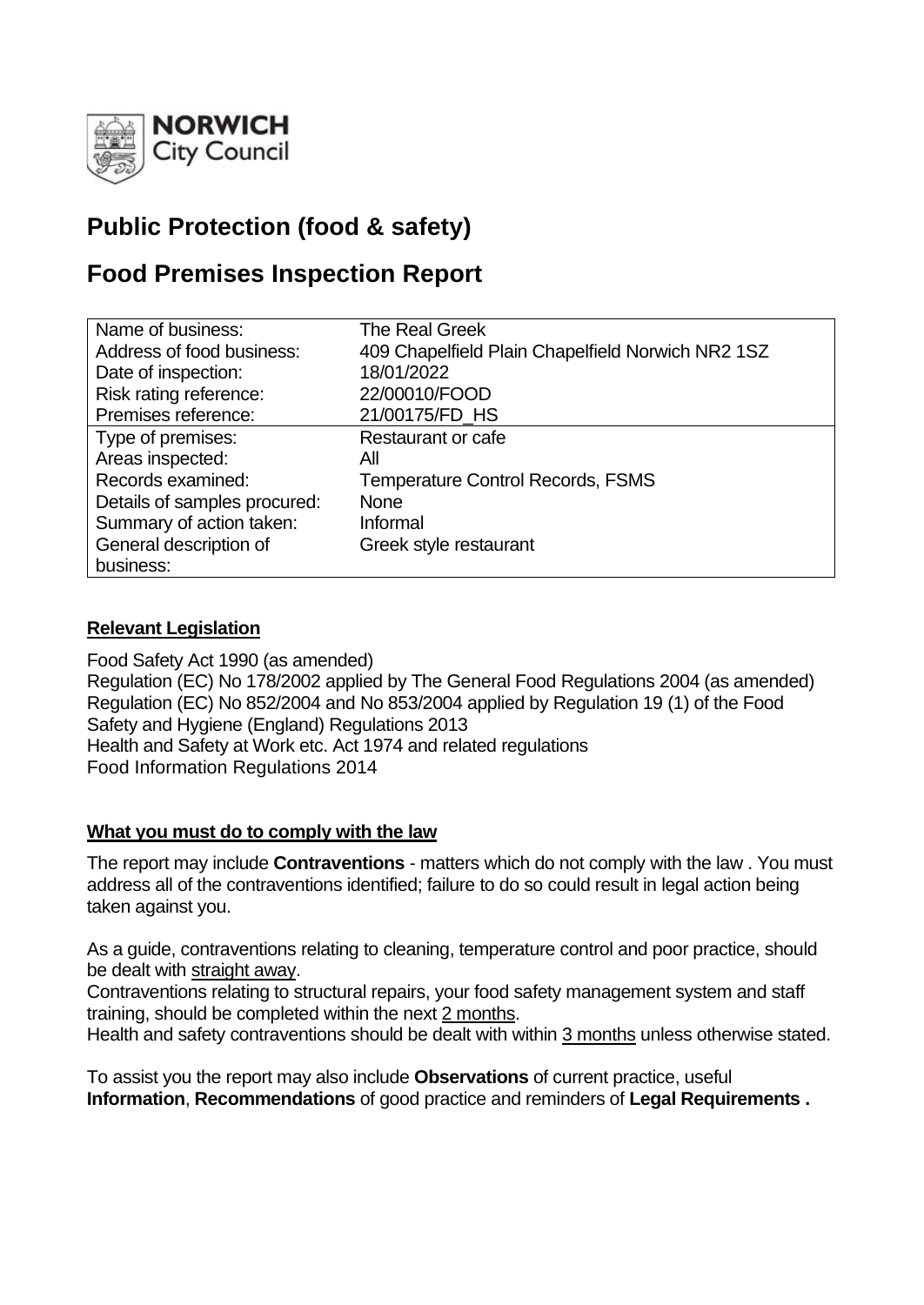My inspection was not intended to identify every contravention of the law and only covers those areas, practices and procedures examined at the time of the inspection. If the report fails to mention a particular matter this does not mean you have necessarily complied with the law.

# **FOOD SAFETY**

# **How we calculate your Food Hygiene Rating:**

The food safety section has been divided into the three areas which you are scored against for the hygiene rating: 1. food hygiene and safety procedures, 2. structural requirements and 3. confidence in management/control procedures. Each section begins with a summary of what was observed and the score you have been given. Details of how these scores combine to produce your overall food hygiene rating are shown in the table.

| <b>Compliance Area</b>                     |          |    |    | <b>You Score</b> |           |    |           |    |                 |
|--------------------------------------------|----------|----|----|------------------|-----------|----|-----------|----|-----------------|
| <b>Food Hygiene and Safety</b>             |          |    |    | $\Omega$         | 5.        | 10 | 15        | 20 | 25              |
| <b>Structure and Cleaning</b>              |          |    |    | 0                | 5         | 10 | 15        | 20 | 25              |
| Confidence in management & control systems |          |    |    | $\overline{0}$   | 5.        | 10 | 15        | 20 | 30 <sub>1</sub> |
| <b>Your Total score</b>                    | $0 - 15$ | 20 |    | $25 - 30$        | $35 - 40$ |    | $45 - 50$ |    | > 50            |
|                                            |          |    |    |                  |           |    |           |    |                 |
| <b>Your Worst score</b>                    | 5        | 10 | 10 |                  | 15        |    | 20        |    | ÷               |
|                                            |          |    |    |                  |           |    |           |    |                 |
| <b>Your Rating is</b>                      | 5        |    | 3  |                  | 2         |    |           |    | $\overline{0}$  |

Your Food Hygiene Rating is 4 - a good standard



# **Complaints**

The inspection was also prompted by 2 complaints we had received.

EH22/28- allegation of suspect food poisoning from eating chicken souvlaki on 28/12/21. Discussed with Manager, and no further action to be taken.

EH2/348-complaint that the metal rack towers for plates are not washed between use. Discussed, and the Manager advised that these are wiped with sanitiser between each use, and put through the dishwasher each evening, which is satisfactory.

# **1. Food Hygiene and Safety**

Food hygiene standards are generally satisfactory and maintained. There is evidence of some non-compliance with legal requirements. Some lapses are evident however generally you have satisfactory food handling practices and procedures and adequate control measures to prevent cross-contamination are in place. The contraventions require your attention; although not critical to food safety they may become so if not addressed. **(Score 10)**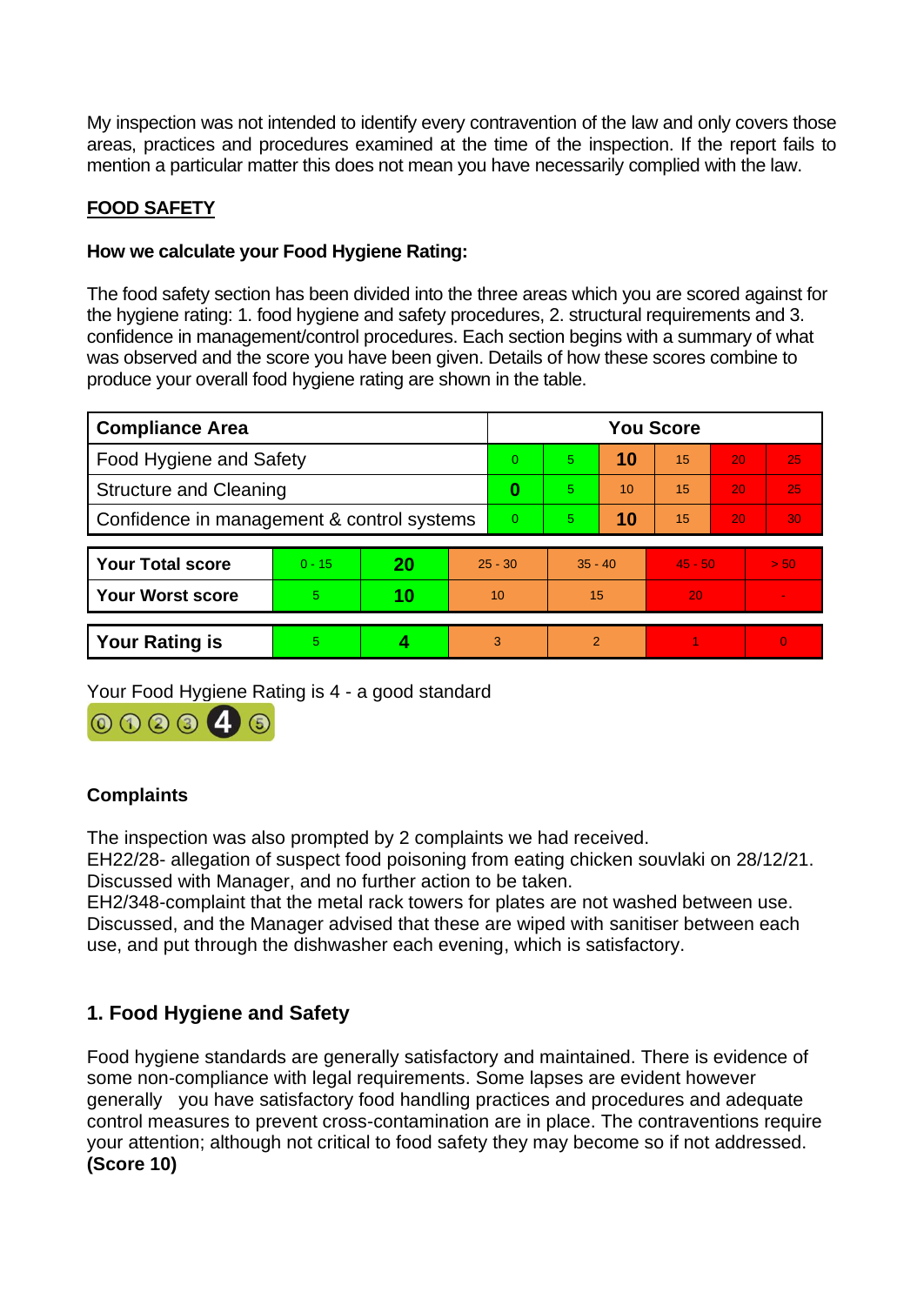### Contamination risks

**Contravention** The following exposed food to the general risk of cross-contamination with bacteria or allergens or its physical contamination with dirt, foreign objects or chemicals:

- electric Fly Killer directly above shelves with containers may lead to insect carcass contamination
- outdoor coats hung in Kitchen area on shelving against clean containers
- stained and dirty chopping boards
- bottom of container placed on board used for ready to eat food preparation
- colour coded boards stored touching in rack
- raw meat coloured knife used to open take away boxes

**Guidance** The FSA (visit www.food.gov.uk for more information) has issued guidance on controlling E.coli 0157 through:

\* the complete separation of raw and ready-to-eat food

\* the correct use of wash-hand basins and thorough hand washing

\* having dedicated equipment (including complex equipment) for raw and ready-to-eat foods

\* through 2-stage cleaning and the correct use of sanitiser

\* and by controlling the risks posed by soily vegetables.

**Recommendation** That a separate raw meat preparation area be identified.

**Observation** You have a dishwasher, and blast chiller. You do not use a meat slicer or vac packer.

#### Hand-washing

**Contravention** The following indicated that hand-washing was not suitably managed:

• the paper towel dispenser was not located near the kitchen WHB.

**Recommendation** After washing hands food handlers should turn the taps off using paper towel to prevent them from re-contaminating their hands. Also to relocate the towel dispenser.

#### Personal Hygiene

**Observation** I was pleased to see that standards of personal hygiene were high.

#### Temperature Control

**Contravention** The following evidence indicated there was a risk of bacteria growing on food:

• cold foods, such as prepared salads and Feta cheese for service, were being kept above 8 degrees Celsius. These containers were at ambient temperature. Given that a tabletop chill wells were also in use, I am concerned that this should not be occurring, and may be due to insufficient space in the chill wells. The chef was using a basic 'post it' note system to monitor for the 4 hour rule, which led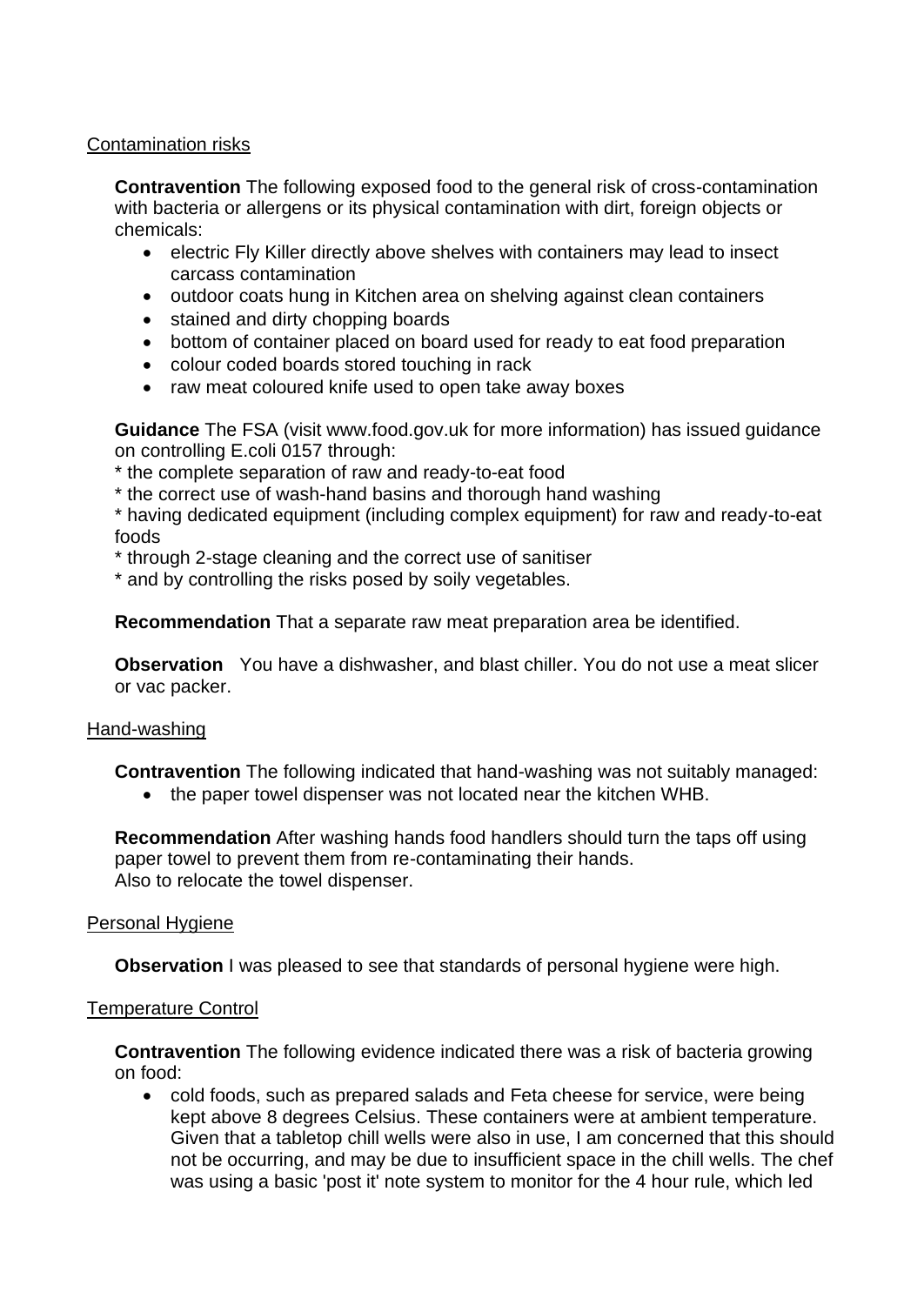me to believe this is not what your policy dictates.

- cold foods within the table top chill well, were being used on the same 4 hour basis and system, as no monitoring was being carried out of these food temperatures. This appeared to be a gap in the otherwise widespread monitoring. I would welcome your comments on how you intend the chill well to function.
- Bulgar wheat in the Bain Marie was at mid 30 degrees centigrade. It was then established that the chef was warming the cold container of food in the Bain Marie, rather than reheating adequately first. This is a unsafe practice, and was stopped immediately.
- other items in pouches were heated in a water bath , but when split open and placed in the Bain Marie were also mid 30 degrees. I understand this may have been to the usual method not having been followed, and I have been advised that the precise method of reheating such items is not specified. ie, it could be done in pan. If this method is to continue, please set procedures such as placing bags into boiling water, and the number of bags etc
- staff were confused over where to record reheat or hot hold temperatures on your records.
- bought in pre cooked chicken was being defrosted on top of the warm oven to speed the last defrosting. This should take place in the chiller or under cold water as in your policy.
- items are placed in the bain marie as early as 10.30 am in preparation for opening at 11.30. Monitoring records should therefore be reviewed as these start at 2pm, which is well over a 2 hour period.

**Contravention** The following evidence indicated there was a risk of harmful bacteria remaining in cooked food or reheated food:

• food is not heated to a high enough temperature by a safe reheating method.

# **2. Structure and Cleaning**

The structure facilities and standard of cleaning and maintenance are all excellent and you demonstrated full compliance with the law. There is evidence of effective pest control and procedures are in place to rectify any problems as they arise. There is good provision for waste disposal. **(Score 0)**

# Cleaning of Structure

**Observation** The kitchen had been well maintained and the standard of cleaning was exceptionally high.

### Cleaning of Equipment and Food Contact Surfaces

**Observation** You had dedicated equipment for the preparation of raw and ready-to-eat foods.

### Cleaning Chemicals / Materials / Equipment and Methods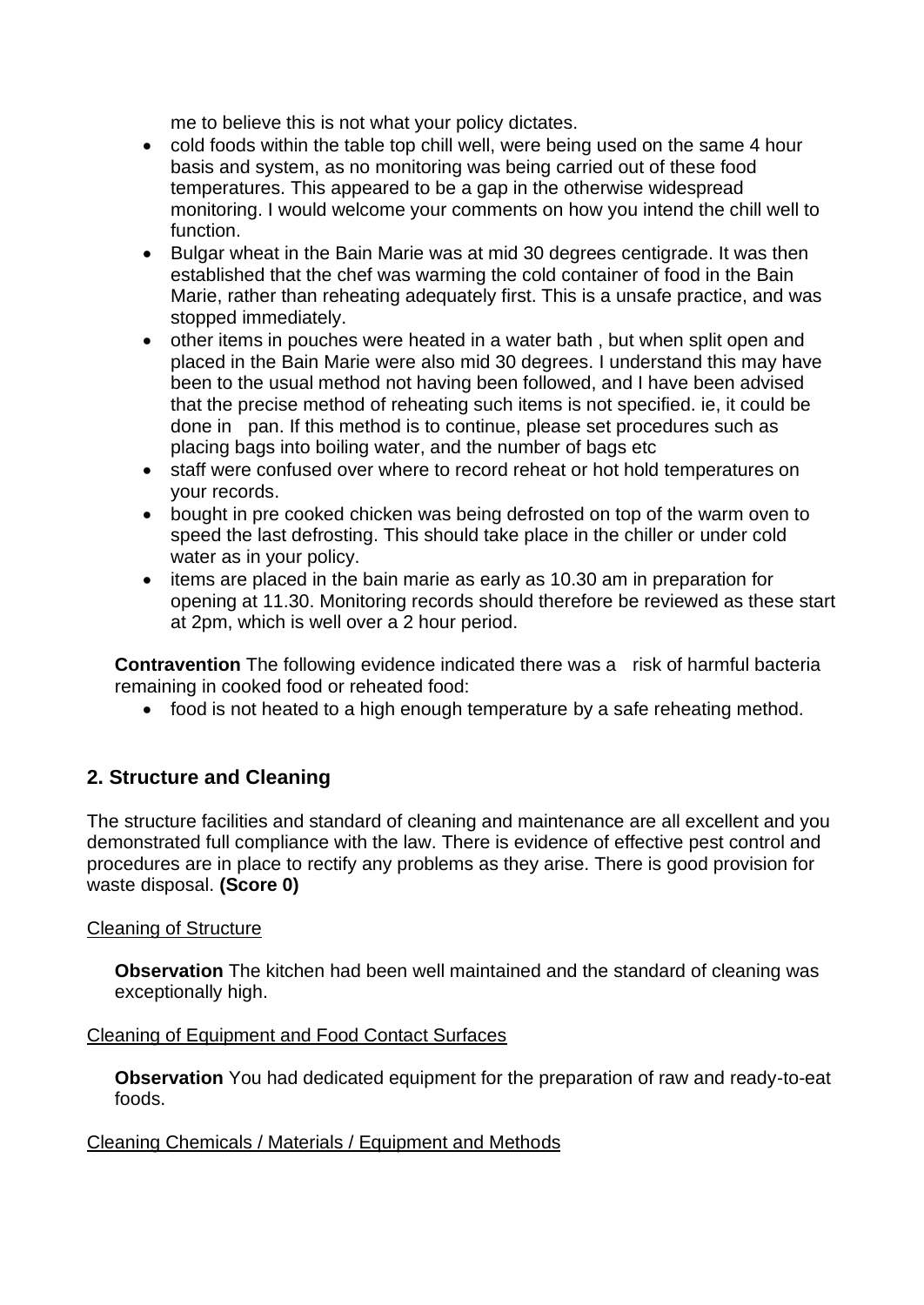**Information** You must ensure that the sanitiser you use is effective against bacteria. Ensure that they also meet the following standards BS EN 1276:1997 and 13697:2001.

**Observation** I was pleased to see that the premises was kept clean and that your cleaning materials, methods and equipment were able to minimise the spread of harmful bacteria between surfaces. **Maintenance** 

**Observation** You are maintaining the premises in good condition.

#### Facilities and Structural provision

**Observation** I was pleased to see the premises had been well maintained and that adequate facilities had been provided.

However I am concerned that the size of the Kitchen is too small, and that inadequate refrigerated display for service is available. I suggested that the first floor wash up could possibly be utilised.

#### Pest Control

**Observation** You have a pest control contract in place and there is no evidence of pest activity on the premises.

### **3. Confidence in Management**

There are generally satisfactory food safety controls in place although there is evidence of some non-compliance with the law. The contraventions require your attention; although not critical to food safety they may become so if not addressed. **(Score 10)**

#### Type of Food Safety Management System Required

**Observation** Your food safety management system was in place but in some areas found not to be working well. Please review this, and carry out necessary staff training.

**Observation** You were date labelling perishable foods appropriately and could demonstrate effective control over food spoilage organisms.

#### Food Hazard Identification and Control

**Contravention** The control methods you have put in place at the following critical control points are not sufficient:

- bacteria growing on food
- bacteria surviving in reheated food
- methods of control at critical points

#### Proving Your Arrangements are Working Well

**Contravention** The following matters are needed in order to demonstrate your food safety management system is working as it should::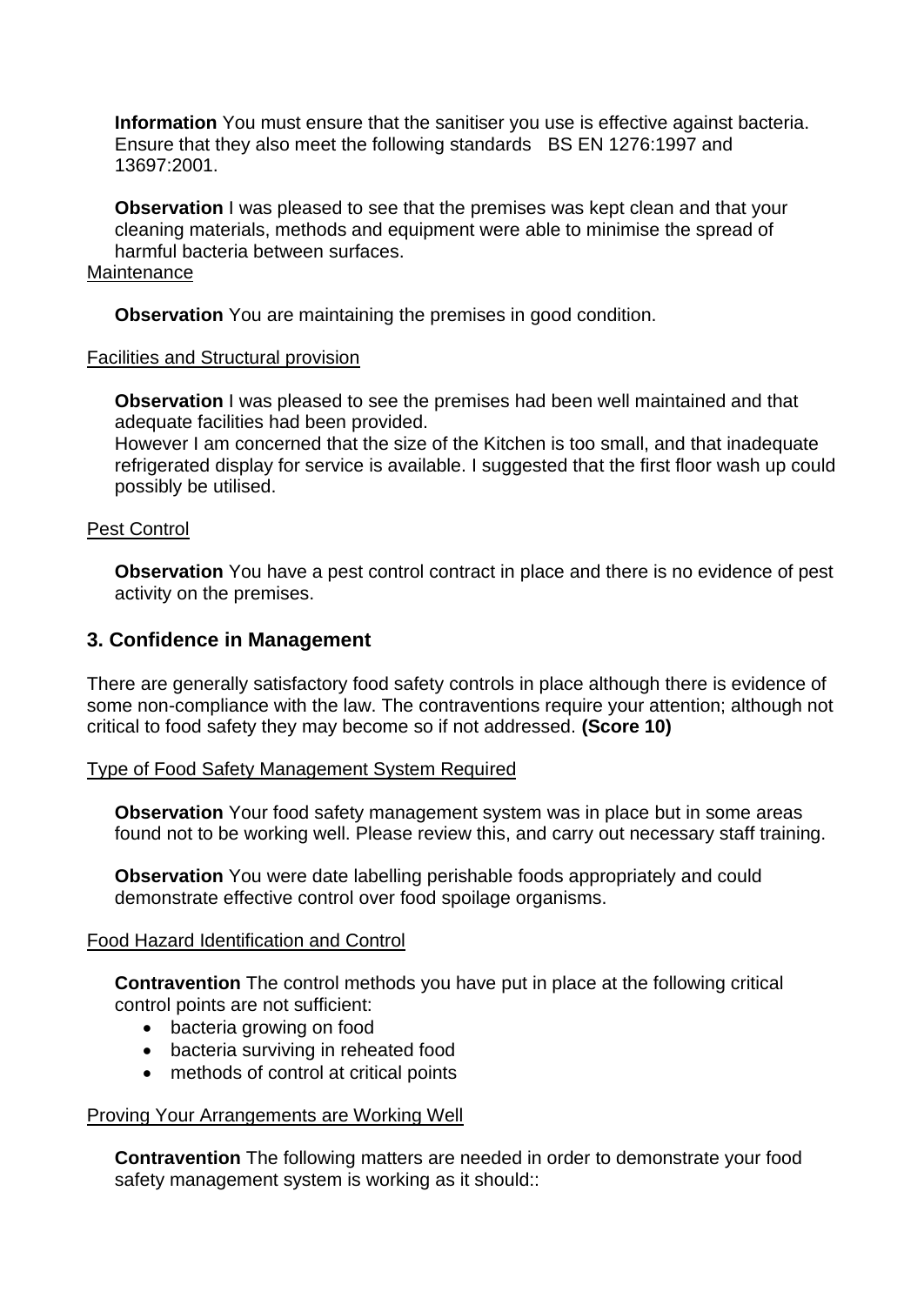• unlabelled date coded Falafel

## **Traceability**

**Observation** Your records were such that food could easily be traced back to its supplier.

## Waste Food and other Refuse

**Observation** You had measures in place to dispose of waste food appropriately and were employing the services of an approved waste contractor.

## **Training**

**Contravention** The following evidence indicates there is a staff training need as food handlers::

• were not aware of the food safety management system or how it should be implemented, despite having received food hygiene training.

### Infection Control / Sickness / Exclusion Policy

**Observation** Policies were in place to prevent any infected food handler from contaminating food.

### **Allergens**

**Contravention** You are offering or selling pre-packed for direct sale (PPDS) food which does not have the correct allergen labelling.:

• some small pots of sauce were pre packed for take away orders, and were not being labelled.

**Information** Pre-packed for direct sale (PPDS) food, is food that is packaged at the same place it is offered or sold to consumers, and is in this packaging before it is ordered or selected by your customers. The new PPDS allergen labelling will help protect consumers by providing potentially life-saving allergen information on the packaging.

**Information** Pre-packed for direct sale (PPDS) food can include the following:

- Sandwiches and bakery products which are packed on site before a consumer selects or orders them
- Fast food packed before it is ordered, where the food cannot be altered without opening the packaging
- Products which are prepackaged on site ready for sale, such as pizzas, rotisserie chicken, salads and pasta pots
- Burgers and sausages prepackaged by a butcher on the premises ready for sale to consumers
- PPDS food provided in schools, care homes or hospitals and other similar settings will also require labelling